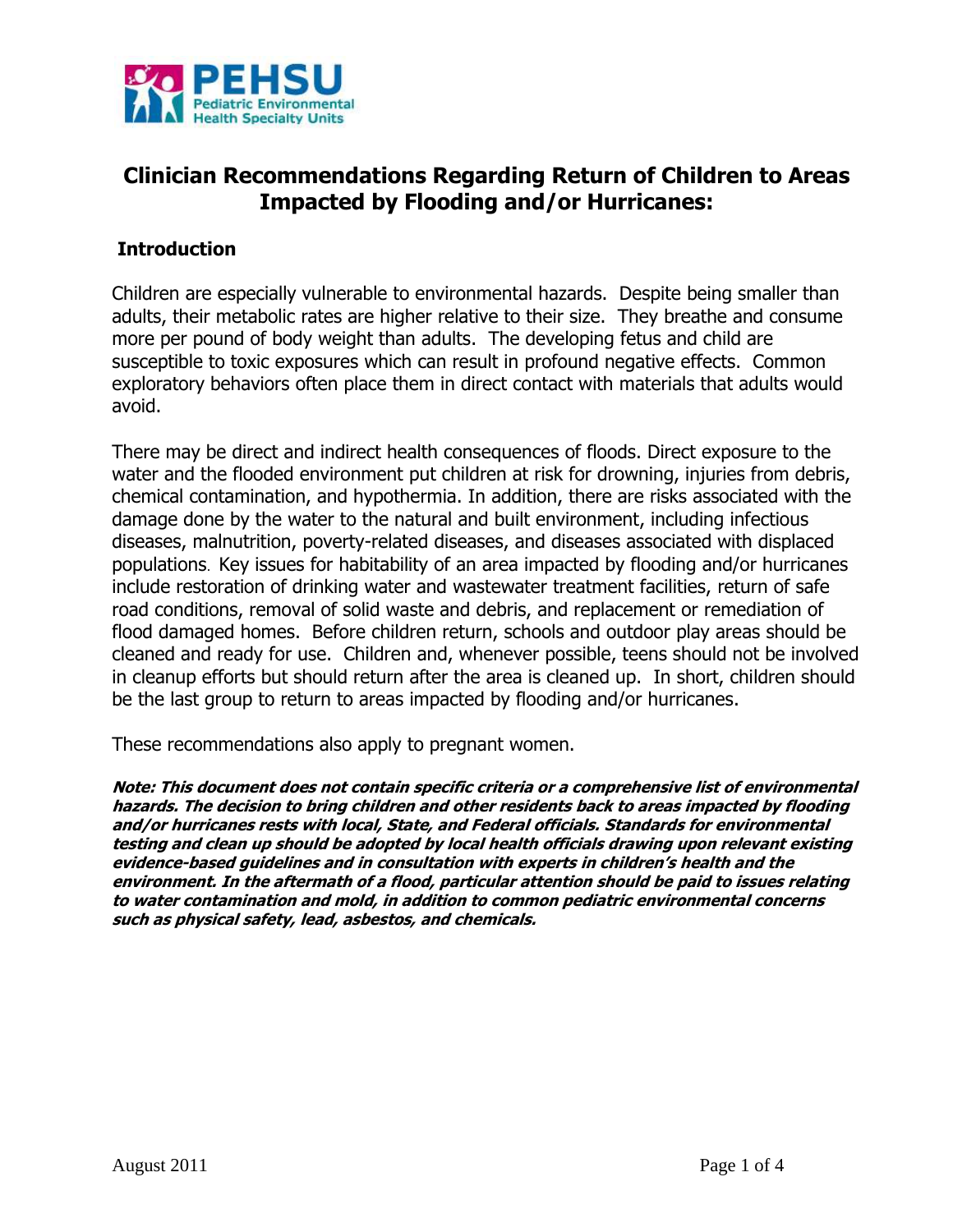#### **Health Consequences of Floods**

#### **Immediate Health Effects**

- Drownings are the leading cause of death from floods and are more likely to occur from flash flooding.
	- Most fatalities occur when using a motor vehicle and attempting to cross flooded roads or from crashes on wet roadways.
	- Drownings also occur during evacuation and rescue.
- Injuries can occur during the flood or upon return to an unstable structure.
- Water close to electrical lines, circuits, or equipment can cause an electrical hazard.
- Floodwaters may disrupt gas lines and chemical storage tanks leading to burns and explosions.
- Hypothermia can occur in any season as most flood water is well below human core body temperature.
- Health services can be impacted resulting in limited access to care for patients.

## **Secondary Health Effects**

- Floodwaters may increase the potential for infectious diseases.
	- Contaminated water can result in waterborne disease transmission (*E.coli, Shigella, Salmonella*, and Hepatitis A virus)
	- Fecal contamination of livestock and crops may lead to infectious diseases.
	- Temporary shelters may result in crowded and unsanitary living conditions.
	- Vector-borne disease may increase during flooding.
- Chemical contamination can result from the unintended spread of fertilizers, pesticides, and industrial chemicals. An awareness of local land-use is important for assessing this risk.
- Carbon monoxide poisoning is a common risk due to unventilated gaspowered electrical generators, pressure washers, cooking tanks, and house fires.
- Respiratory problems account for high morbidity due to mold and other materials that can be inhaled.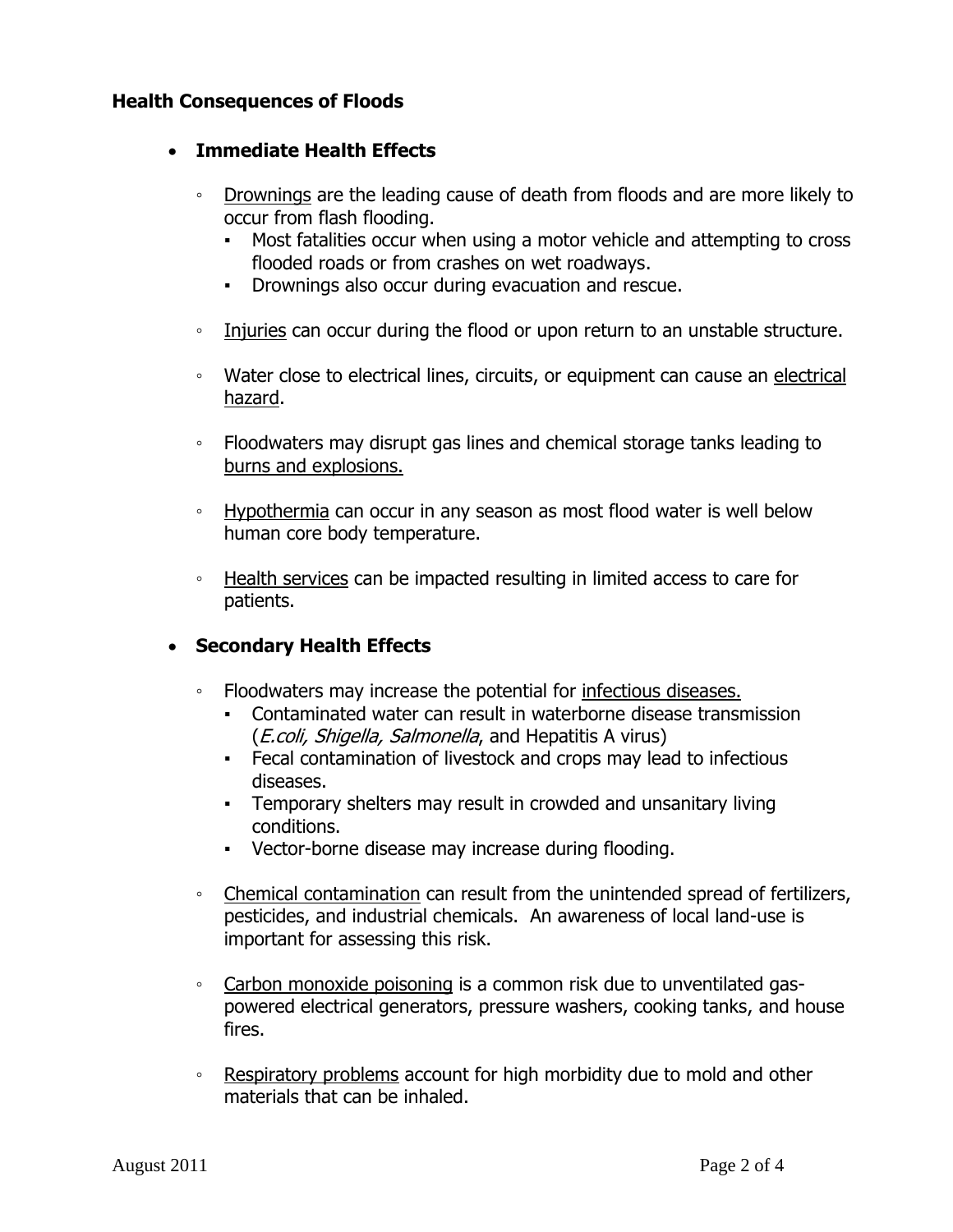◦ Animal displacement increases the risk of bites and transmission of diseases to humans by rodents and sick animals.

## **Long-term Health Consequences**

- Exacerbation of chronic diseases such as asthma, allergies, or ear, nose or throat conditions can occur during the flood and clean-up stages due to poor outdoor and indoor air quality.
- Mental health problems are common occurrences after disasters, including floods, especially in children.
	- Management of mental health problems in children have not been fully addressed in many disaster plans resulting in poor accessibility for this population.
	- Suicides are 14% higher in adults compared to pre-disaster rates and can increase the mental health consequences in children.
- Social disruption can result in significant health consequences.
	- Antisocial/violent behavior (e.g. assaults, gunshots, rape)
	- Destruction of public health infrastructure
	- Poor nutrition due to decreased food supplies and livelihood

### **Optimal health of children requires completing the following items before children return to areas impacted by flooding and/or hurricanes:**

- Basic utilities and public services:
	- The water supply is re-established, and water for drinking and bathing must meet applicable existing standards for biological, chemical, and mineral contaminants.
	- The supply of electricity and gas is restored, as applicable, and damage to the transmission system and/or gas pipes is repaired.
	- A reliable food supply that includes infant formula and food is reestablished and appropriate food storage conditions are in place.
	- The communication system including 911 access is restored, reliable, and readily accessible. Families must be able to contact local authorities and health facilities when necessary.
	- Healthcare services, including mental health services, are available and accessible.